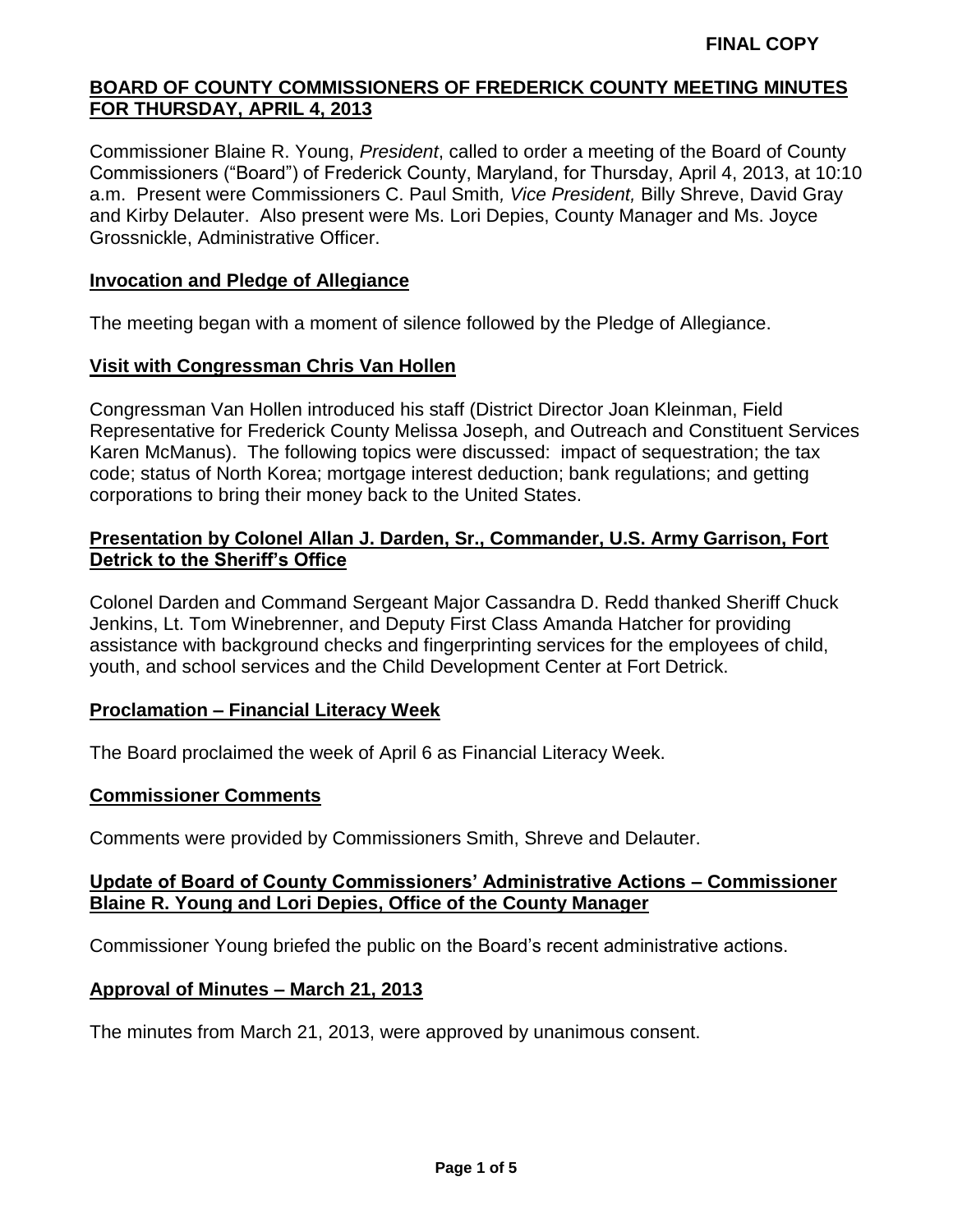# **PUBLIC COMMENTS**

Public comments were made by:

- City of Brunswick Mayor Karin Tome *(presented the new City of Brunswick seal to the Board)*
- Mary Lou Reedy
- Matt Seubert
- Donald Lee

# **CONSENT AGENDA**

The following item was removed from the consent agenda:

Design Change Order No. 26 – Ballenger-McKinney Enhanced Nutrient Removal Wastewater Treatment Plant Expansion and Budget Transfer

The following items remained on the consent agenda:

- Purchasing Memo #13-117 Bid #13-27, Mowing Services: Parks and Recreation, Highways and Citizens Care and Rehabilitation Center/Montevue Assisted Living
- Maryland Energy Administration (MEA) Smart Energy Communities Grant Application
- Emergency Unemployment Compensations Reemployment Eligibility Assessment FY 2013 New Grant

*Motion to approve the consent agenda as amended – Passed 5-0.*

| <b>COMMISSIONERS</b> | <b>MOTION</b> | <b>SECOND</b> | <b>YES</b>               | <b>NO</b> | <b>ABSTAIN</b> | <b>NOT PRESENT</b> |
|----------------------|---------------|---------------|--------------------------|-----------|----------------|--------------------|
| Young                |               |               |                          |           |                |                    |
| <b>Smith</b>         | ↗             |               | ↗                        |           |                |                    |
| <b>Shreve</b>        |               |               |                          |           |                |                    |
| Grav                 |               | ,,            | ^                        |           |                |                    |
| <b>Delauter</b>      |               |               | $\overline{\phantom{a}}$ |           |                |                    |

### **ADMINISTRATIVE BUSINESS**

## **Design Change Order No. 26 – Ballenger-McKinney Enhanced Nutrient Removal Wastewater Treatment Plant Expansion and Budget Transfer – Kevin Demosky, Utilities and Solid Waste Management Division**

Mr. Demosky commented on the design change order.

*Motion to approve Design Change Order No. 26 – Passed 5-0.*

| <b>COMMISSIONERS</b> | <b>MOTION</b>          | <b>SECOND</b> | YES | <b>NO</b> | <b>ABSTAIN</b> | <b>NOT PRESENT</b> |
|----------------------|------------------------|---------------|-----|-----------|----------------|--------------------|
| Young                |                        |               |     |           |                |                    |
| <b>Smith</b>         |                        |               | ^   |           |                |                    |
| <b>Shreve</b>        |                        |               | ^   |           |                |                    |
| Gray                 |                        |               | ^   |           |                |                    |
| <b>Delauter</b>      | $\mathbf{\mathcal{L}}$ |               | Λ   |           |                |                    |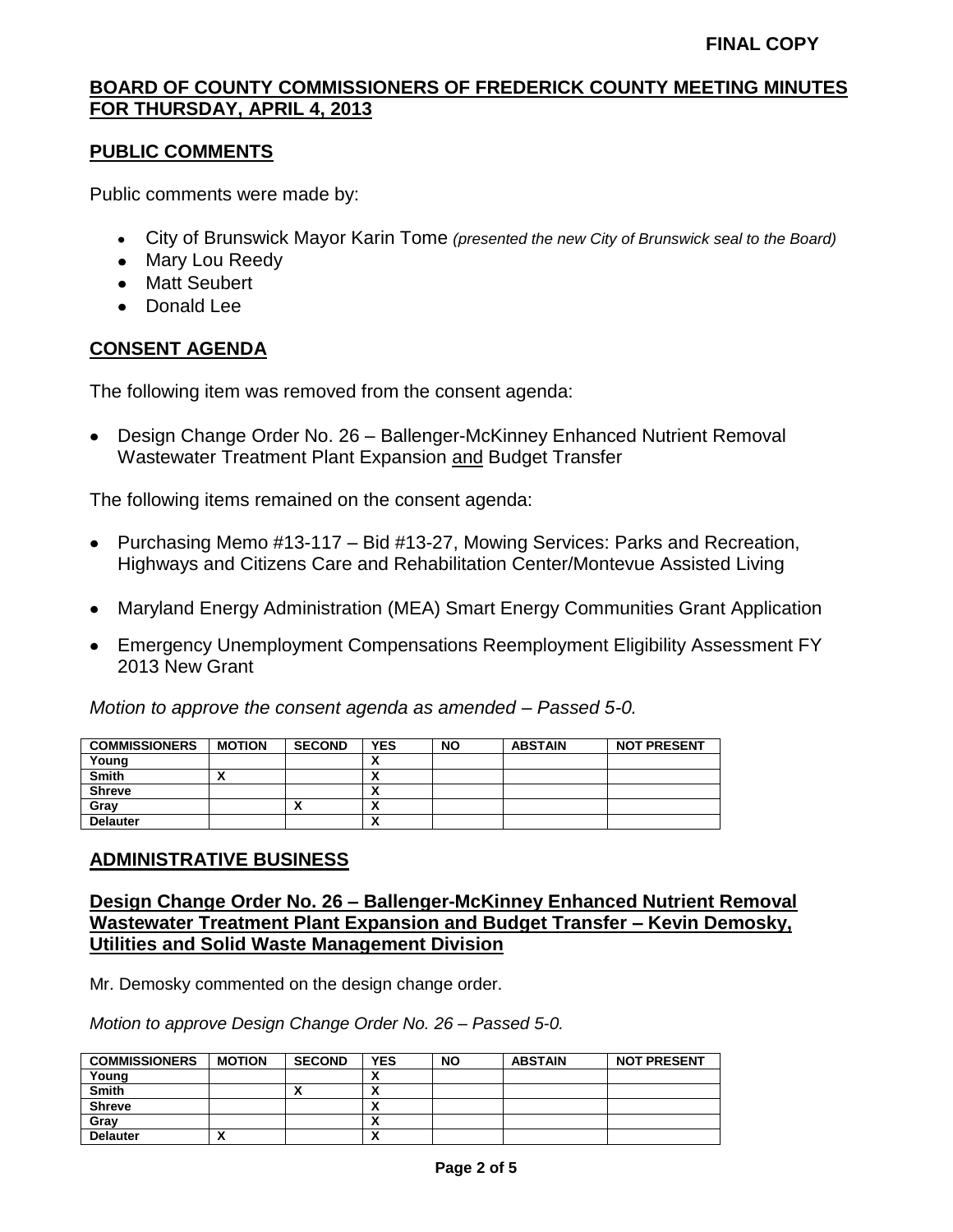## **WORKSESSION**

# **July 1, 2012 Plan Actuarial Valuation Results Report for the Frederick County Employees Retirement – Tracy Lobuts, Human Resources and Tom Lowman, FSA, EA, MAA, Bolton Partners, Inc.**

Also present was Mr. Mitch Hose, Director, Human Resources Division.

Mr. Lowman presented the report. After some discussion, it was agreed to have Mr. Lowman return in 60 days to further discuss with the Board other possible changes to the retirement plan.

*No action was taken as this item was informational.*

# **Appointments/Reappointments to Boards/Commissions – Joyce Grossnickle, Office of the County Manager**

#### Commission on Aging

*Motion to appoint Ms. Irene Packer to serve a term to expire June 30, 2013, and be appointed to a full-three year term to begin July 1, 2013, to expire June 30, 2016; and to appoint Mr. William Moseley to serve a term to expire June 30, 2014 – Passed 4-0-1.*

| <b>COMMISSIONERS</b> | <b>MOTION</b> | <b>SECOND</b> | <b>YES</b>               | <b>NO</b> | <b>ABSTAIN</b> | <b>NOT PRESENT</b> |
|----------------------|---------------|---------------|--------------------------|-----------|----------------|--------------------|
| Young                |               |               |                          |           |                |                    |
| <b>Smith</b>         |               |               | ^                        |           |                |                    |
| <b>Shreve</b>        |               |               | ^                        |           |                |                    |
| Grav                 |               |               |                          |           | Λ              |                    |
| <b>Delauter</b>      |               |               | $\overline{\phantom{a}}$ |           |                |                    |

*Motion to appoint Mr. Ken Berlin to serve a term to expire June 30, 2013 and be appointed to a full-three year term to begin July 1, 2013, to expire June 30, 2016 – Failed 2-3.*

| <b>COMMISSIONERS</b> | <b>MOTION</b> | <b>SECOND</b> | <b>YES</b>               | <b>NO</b> | <b>ABSTAIN</b> | <b>NOT PRESENT</b> |
|----------------------|---------------|---------------|--------------------------|-----------|----------------|--------------------|
| Young                |               |               |                          | Λ         |                |                    |
| <b>Smith</b>         |               |               | $\overline{\phantom{a}}$ |           |                |                    |
| <b>Shreve</b>        |               |               |                          | Λ         |                |                    |
| Gray                 | ,,            |               |                          |           |                |                    |
| <b>Delauter</b>      |               |               |                          | Λ         |                |                    |

Interagency Internal Audit Authority

*Motion to appoint Mr. Shaun Jones to serve a term to expire June 30, 2016 – Passed 5-0.*

| <b>COMMISSIONERS</b> | <b>MOTION</b> | <b>SECOND</b> | <b>YES</b>               | <b>NO</b> | <b>ABSTAIN</b> | <b>NOT PRESENT</b> |
|----------------------|---------------|---------------|--------------------------|-----------|----------------|--------------------|
| Young                |               |               |                          |           |                |                    |
| <b>Smith</b>         |               |               |                          |           |                |                    |
| <b>Shreve</b>        |               |               | ^                        |           |                |                    |
| Grav                 |               |               |                          |           |                |                    |
| <b>Delauter</b>      |               |               | $\overline{\phantom{a}}$ |           |                |                    |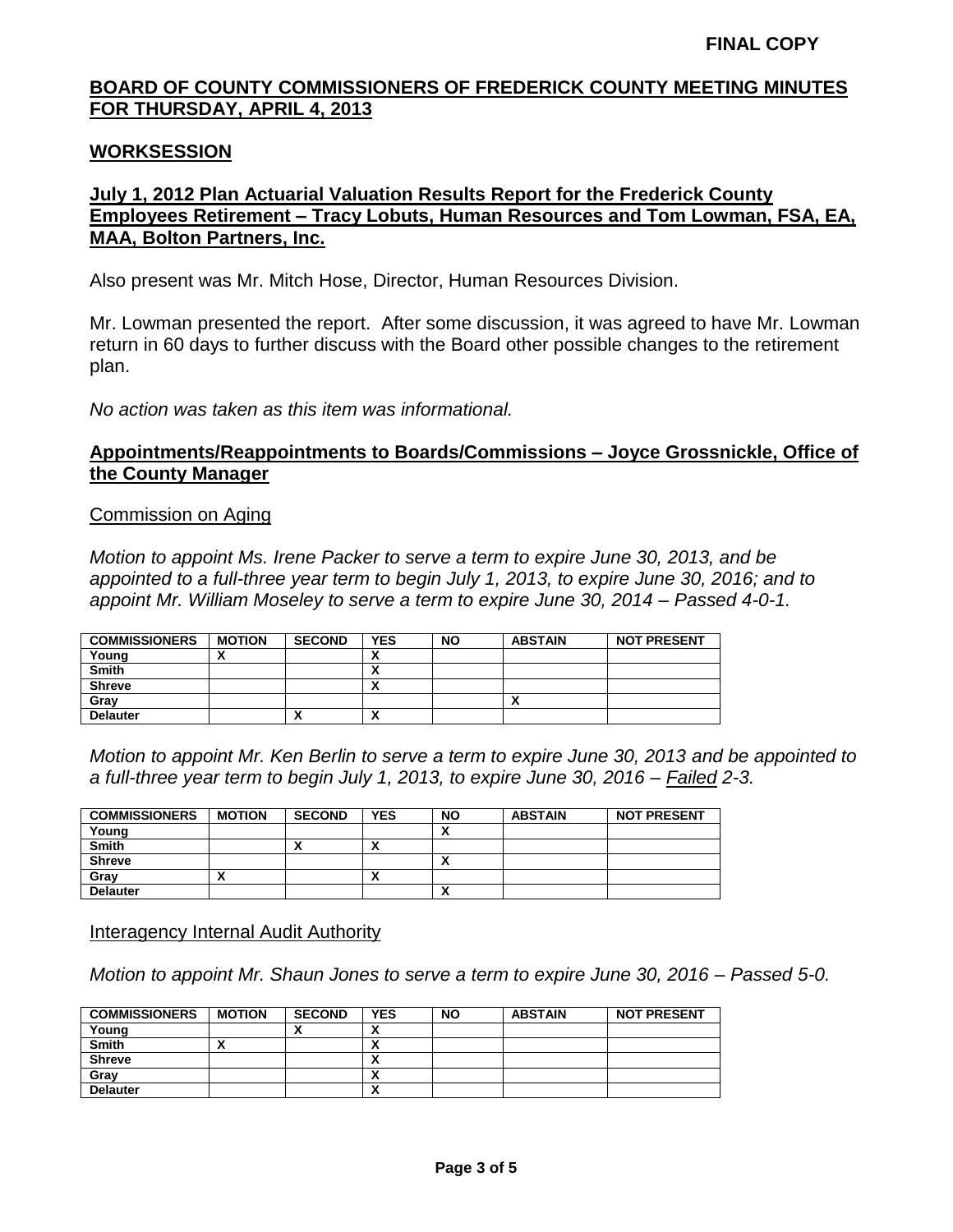#### Social Services Board

*Motion to reappoint Mr. Robert Bennett, Ms. Kaprece James, and Mr. Michael Levengood to serve terms to expire June 30, 2015; and to appoint Ms. Diane Broadnax to serve a term to expire June 30, 2015 – Passed 5-0.*

| <b>COMMISSIONERS</b> | <b>MOTION</b> | <b>SECOND</b> | <b>YES</b> | <b>NO</b> | <b>ABSTAIN</b> | <b>NOT PRESENT</b> |
|----------------------|---------------|---------------|------------|-----------|----------------|--------------------|
| Young                |               |               | ^          |           |                |                    |
| <b>Smith</b>         | Λ             |               | Λ          |           |                |                    |
| <b>Shreve</b>        |               |               | ^          |           |                |                    |
| Grav                 |               |               | ^          |           |                |                    |
| <b>Delauter</b>      |               |               | Λ          |           |                |                    |

#### Property Tax Assessment Appeal Board

*Motion to recommend forwarding to the Maryland Governor's Appointments Office the names of Mr. Dennis Cowell and Mr. Glenn Lenhart for reappointment – Passed 5-0.*

| <b>COMMISSIONERS</b> | <b>MOTION</b> | <b>SECOND</b> | <b>YES</b>                    | <b>NO</b> | <b>ABSTAIN</b> | <b>NOT PRESENT</b> |
|----------------------|---------------|---------------|-------------------------------|-----------|----------------|--------------------|
| Young                |               |               | v<br>$\overline{\phantom{a}}$ |           |                |                    |
| <b>Smith</b>         |               |               | v<br>^                        |           |                |                    |
| <b>Shreve</b>        |               |               | v<br>^                        |           |                |                    |
| Gray                 |               |               | v<br>$\overline{\phantom{a}}$ |           |                |                    |
| <b>Delauter</b>      |               |               | v<br>$\overline{\phantom{a}}$ |           |                |                    |

## **AGENDA BRIEFING**

Commissioner Young noted the Board would hold a public hearing on Tuesday, April 9 at 7:00 p.m. regarding Rosemont Pre-construction and Pre-benefit Assessment and Thursday, April 11 at 10:00 a.m. to the continuation of the public hearing on the proposed Water and Sewerage Plan Amendment #WS-12-08, Frall Developers, Inc.

### **ADMINISTRATIVE BUSINESS**

## **Release of Fourth Quarter Library Material Funding – Darrell Batson, Frederick County Public Libraries**

Mr. Batson presented the request for the release of funding for the purchase of library material.

*Motion to release the fourth quarter library material funding – Passed 5-0.*

| <b>COMMISSIONERS</b> | <b>MOTION</b> | <b>SECOND</b> | YES | <b>NO</b> | <b>ABSTAIN</b> | <b>NOT PRESENT</b> |
|----------------------|---------------|---------------|-----|-----------|----------------|--------------------|
| Young                |               |               | ,,  |           |                |                    |
| <b>Smith</b>         |               |               | ,,  |           |                |                    |
| <b>Shreve</b>        |               |               |     |           |                |                    |
| Gray                 |               |               |     |           |                |                    |
| <b>Delauter</b>      |               |               | ^   |           |                |                    |